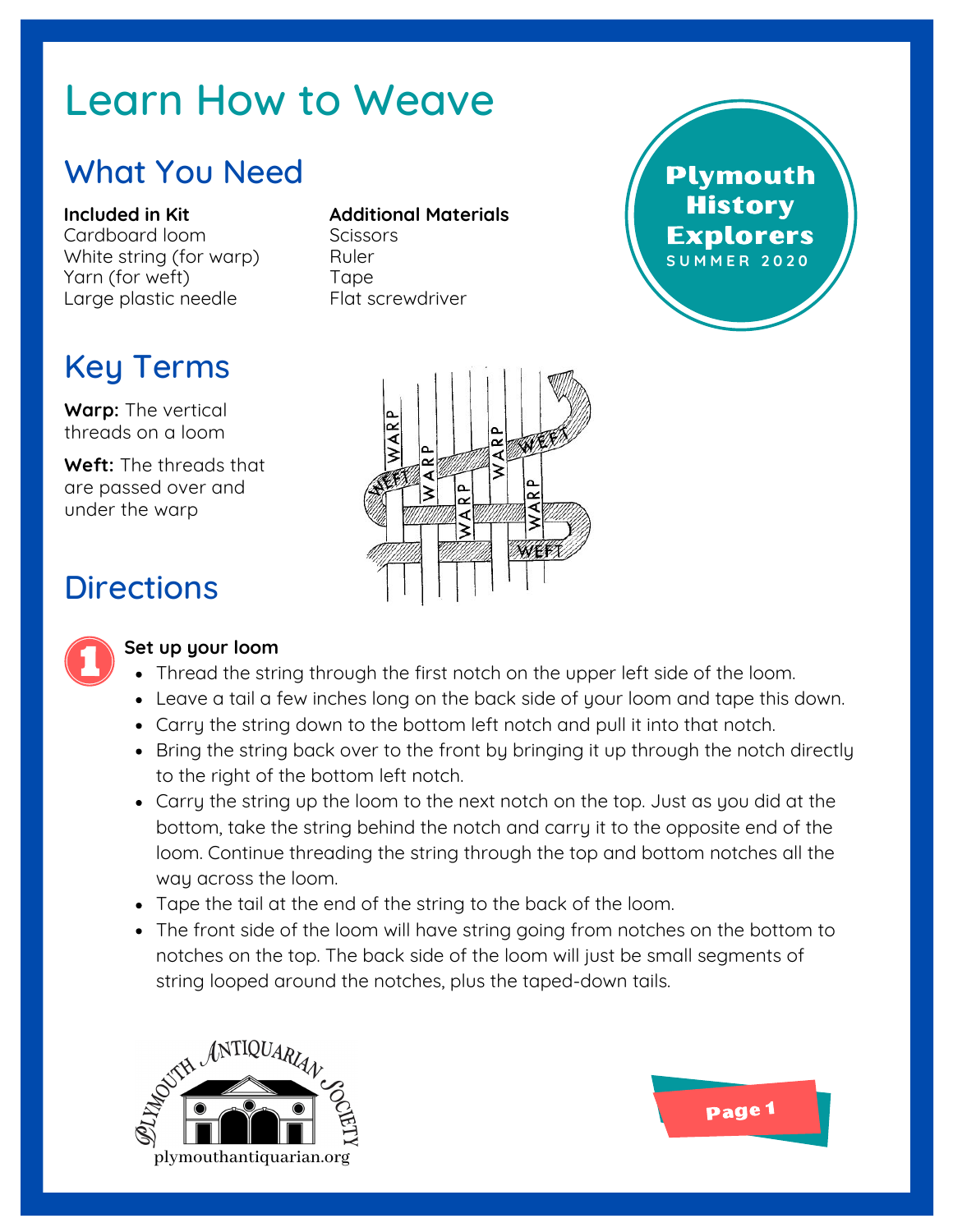# Learn How to Weave (continued) Plymouth History Explorers



#### **Begin weaving**

- Cut a length of yarn (no more than about 2 feet) and thread it through the needle.
- Use the needle to guide the yarn through the warp strings in an under/over pattern: go under the first string, over the second, under the next, and so on.
- Once the needle has passed through all of the strings, gently pull the yarn through. Leave a couple inches of yarn at the end where you started.
- $\bullet$  Push the yarn up on the loom until it's about  $\frac{1}{4}$  inch away from the notches.
- Bring the needle and yarn back through the loom from the side you just exited using an over/under pattern that's the opposite of your first row. (If your first line of yarn exited under the last string, then it needs to go over the string to begin the second row in the opposite direction.)
- Push the second line of woven yarn up to meet the first.
- Continue each row, alternating the under/over pattern and pulling the yarn very gently through at the end.
- Every few rows, use your thumbs to push the yarn up the warp strings so your weaving looks nice and uniform.



#### **Add yarn**

- When you get close to the end of the yarn in your needle, weave it to the end of the loom and leave a tail a few inches long hanging off the side.
- Cut a new length of yarn and thread it through the needle.
- Insert the yarn into the same end where the tail of your previous yarn is.
- Follow the same under/over rule as before; if the tail of the previous yarn ended going under the last string, you'll start your new yarn going over it.
- Pull your yarn through gently and continue weaving.



#### **Hide ends**

- Thread the needle with one of the yarn ends and pull it through the "tunnel" you've created at the edge of the weaving.
- Pull it through firmly and then cut off the end.
- Repeat for each of the loose ends.